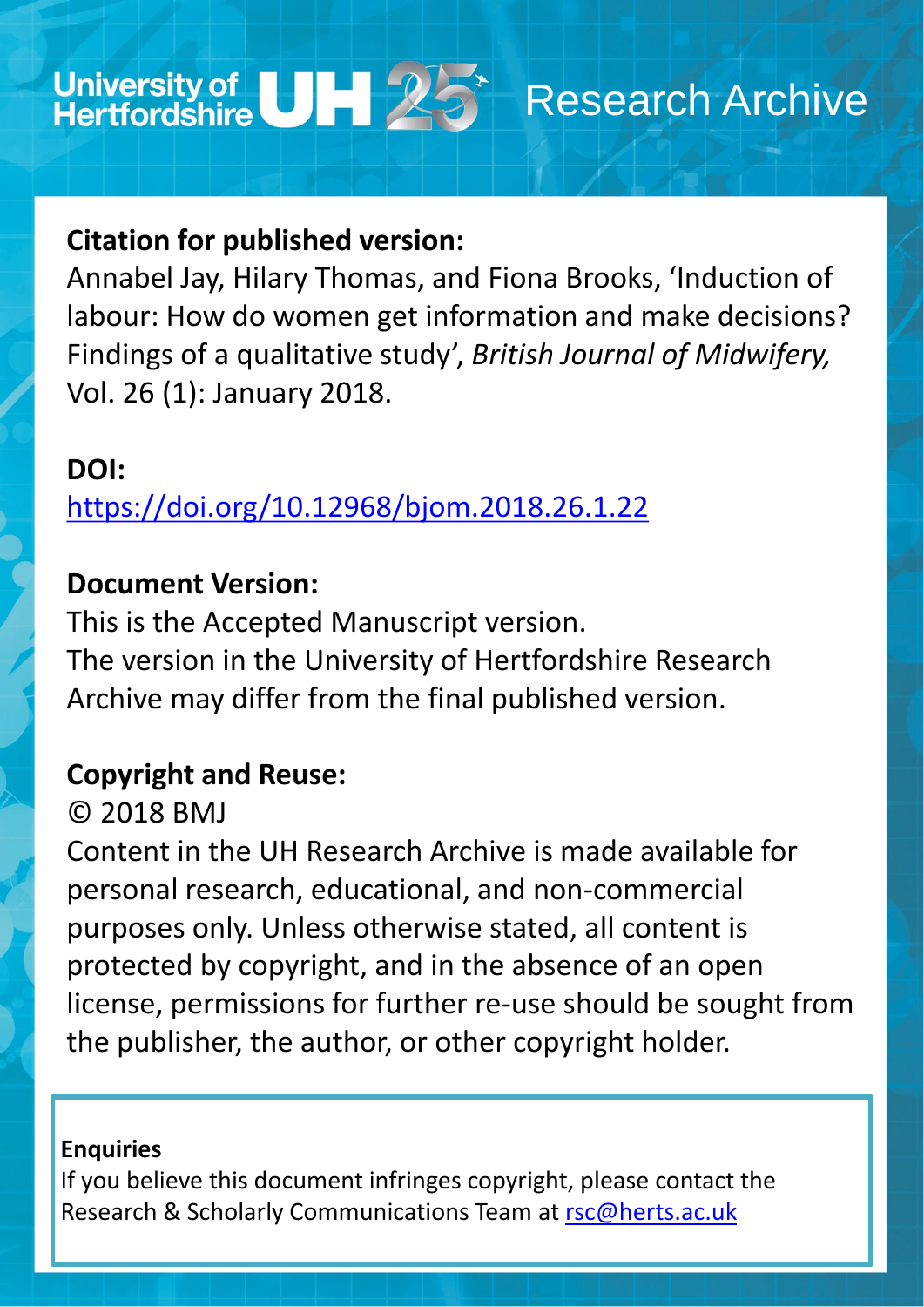### **Introduction and background**

 Induction of labour is one of the most frequently performed interventions in pregnancy, accounting for around 25% of all births in England (NHSDigital, 2017). Induction carries the risk of further interventions and is associated with increased pain in labour and an increased likelihood of instrumental delivery (Cheyne, Abhyankar, & Williams, 2012; National Institute for Health and Clinical Excellence, 2008; Shetty, Burt, Rice, & Templeton, 2005).

 Epidemiological evidence from numerous studies in Europe, Israel and the USA has shown a gradually increasing risk of perinatal mortality in pregnancies exceeding 40 weeks, however, the absolute risk remains very low (National Collaborating Centre for Women's and Children's Health, 2008). It is concluded that the potential health benefits to women and babies of inducing labour after 41 weeks outweigh the additional costs to the maternity care provider (National Collaborating Centre for Women's and Children's Health, 2008). Where medical conditions such as pre- eclampsia or type 1 diabetes exist, the dangers of continuing the pregnancy may not be controversial (Cheyne et al., 2012). However, around half of all inductions in the UK are performed for uncomplicated, post-dates pregnancy, where the risk of perinatal death is low (2-3:1000). In these situations the risk of maternal morbidity resulting from induction is relatively high, compared to spontaneous labour (Cheyne et al., 2012; National Collaborating Centre for Women's and Children's Health, 22 2008). In keeping with the principles of client-centred care (Department of Health, 23 2007), the decision to induce labour or continue with the pregnancy rests with the woman. Guidelines from the National Institute for Health and Clinical Excellence (NICE) state that: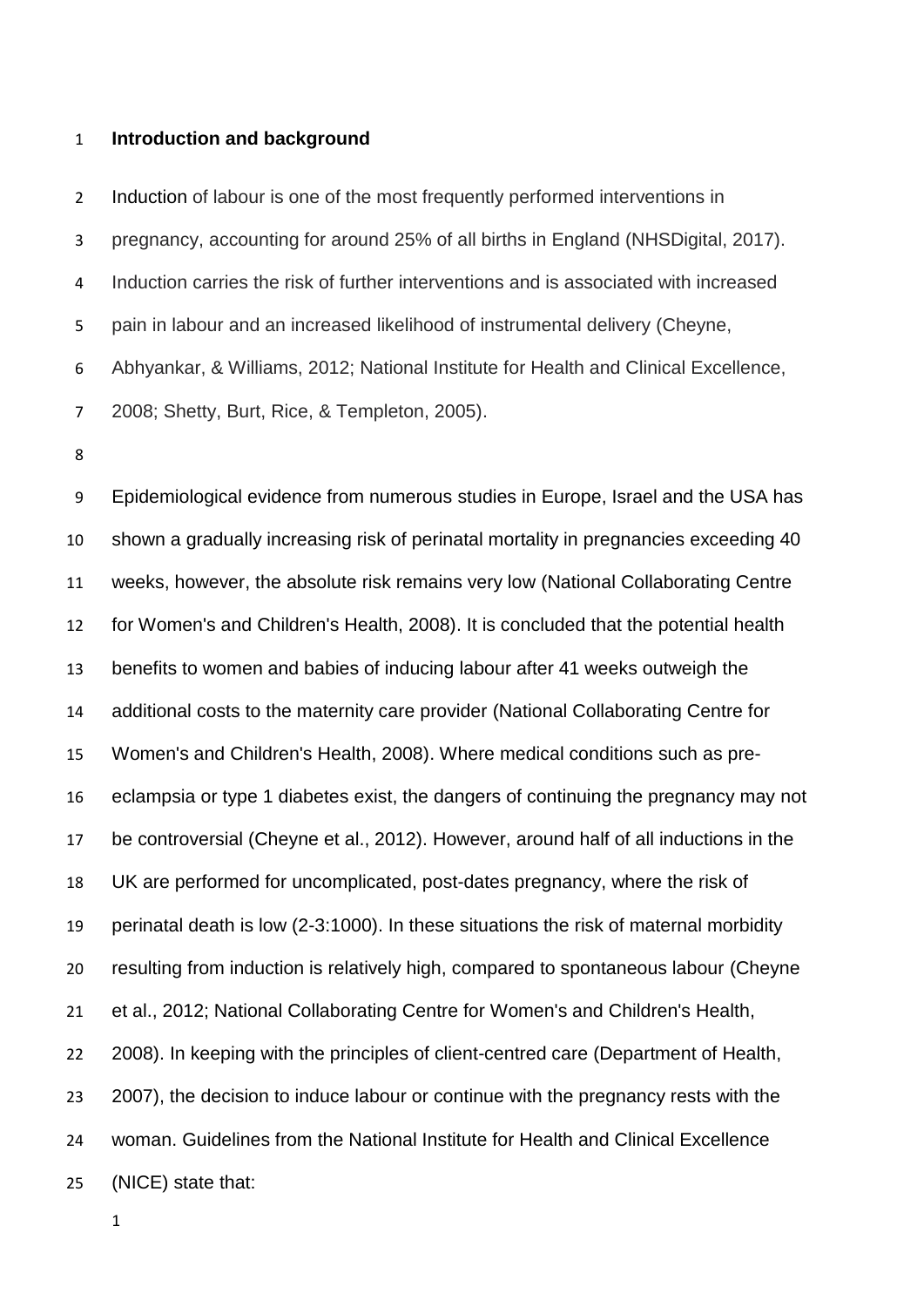*Women who are having or being offered induction of labour should have the opportunity to make informed decisions about their care and treatment, in partnership with healthcare professionals (NICE, 2008, p.4)*

 There is evidence that many women welcome the offer of induction for post-dates pregnancy, through concern for the baby's wellbeing, because of physical discomfort or for social reasons (Gammie & Key, 2014; Heimstad, Romundstad, Hyett, Mattson, & Salvesen, 2007; Moore, Kane-Low, Titler, Dalton, & Sampselle, 2014; Murtagh & Folan, 2014; Shetty et al., 2005). For others, however, induction represents a significant and unwelcome change to their anticipated trajectory of pregnancy and labour onset (Gatward, Simpson, Woodhart, & Stainton, 2007).

### **Literature review**

 Early UK studies identified a need for more information and involvement in decision- making relating to induction (Kitzinger, 1975; Lewis, Rana, & Crook, 1975; Stewart, 1977). Cartwright's UK-wide study of over 2,000 women found that around 40% of participants would have liked more information (Cartwright, 1977). Despite the growing discourse on informed choice since the 1970's, recent studies continue to highlight these issues. A comparative survey of 900 Scottish women by Shetty et al. (2005) found that 34.7% of women who had their labour induced perceived information to be lacking and noted a disparity between expectations of induction and women's actual experiences of it, particularly in terms of duration, pain and interventions. This suggests that the information women received about induction did not enable them to build realistic expectations (Shetty et al., 2005). A mixed-methods study, involving secondary analysis of data from over 5,300 women from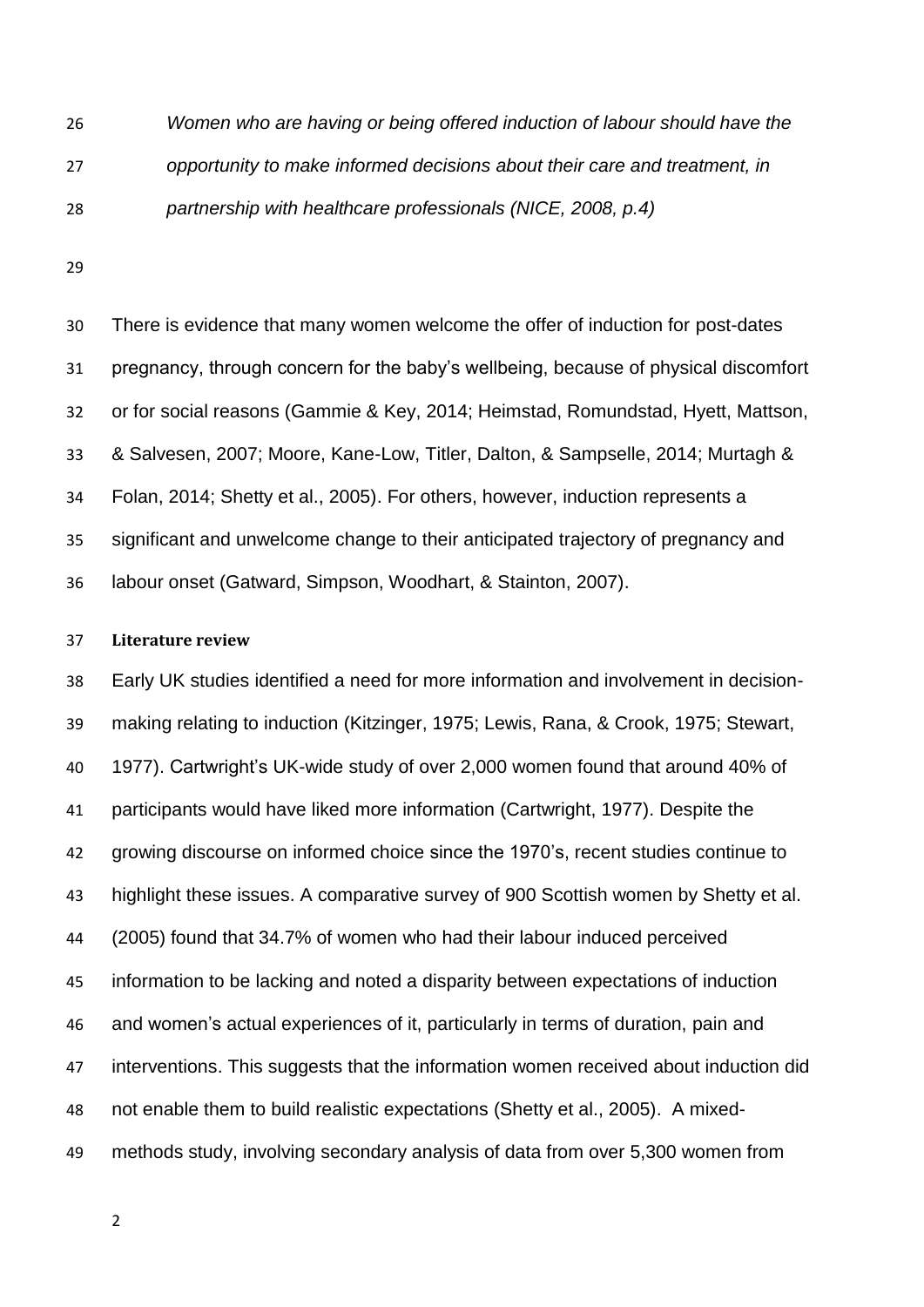across England identified a lack of information and involvement in decision-making about induction (Henderson & Redshaw, 2013). Overseas studies have noted similar findings (Gatward et al., 2007; Moore et al., 2014; Nuutila, Halmesmaki, Hiilesmaa, & Ylikorkala, 1999). However, evidence from the UK remains scarce and is mostly derived from quantitative research, limiting the emergence of knowledge to that which falls within the parameters of closed-question surveys. The present study therefore set out to add depth and context to existing knowledge by delving into the ways in which first-time mothers acquire information about induction, how and why they consent to the procedure and how they experience it. Findings from this study relating to women's experiences of induced labour have been published elsewhere (Authors, 2017). The present paper focuses on information and decision-making.

## **Methods**

 The conceptual framework underpinning this study centred on the notion of informed choice in maternity care: a qualitative methodology was considered the most appropriate means of obtaining insight into women's perceptions of choice and how decisions were made. The face-to-face interview method of data collection is widely regarded as one of the key tools of the qualitative researcher (Barbour, 2008) as it allows for both depth and breadth of data. A semi-structured approach was adopted, using a flexible schedule of open-ended questions (e.g. *'tell me about how you made the decision to go for induction'*) which allowed participants to control the extent of disclosure (Rees, 2011; Rogers, 2008). Ethical approval was granted by the Health Research Authority, England (NRES Committee South Central – Oxford A) and the local Research and Development committee.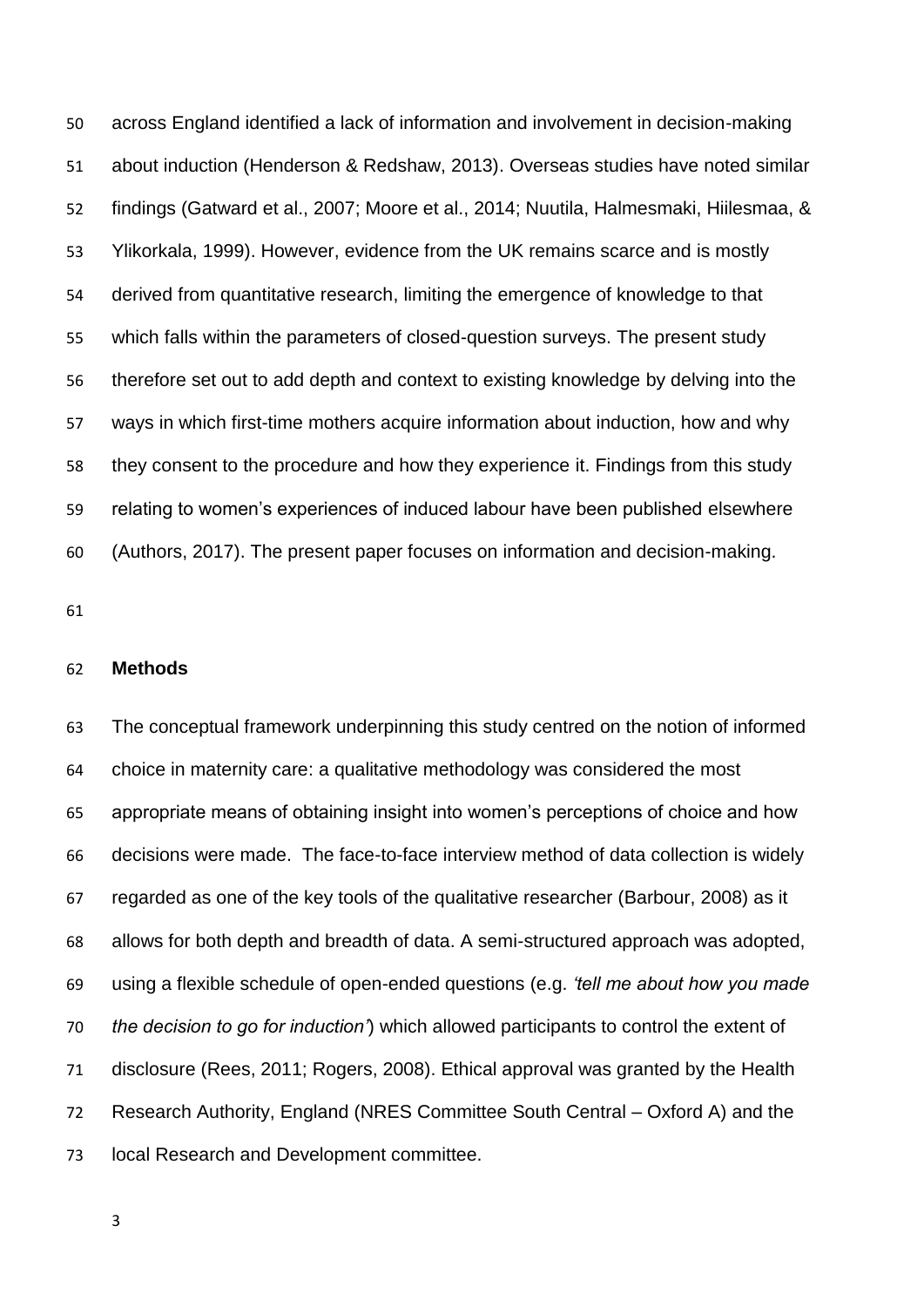Interviews were conducted during the autumn/winter of 2012/13. Participants, who were identified from the postnatal ward of a maternity unit in the south of England, consisted of primiparous, English-speaking women over the age of 18, who had experienced induced labour at or close to term. Multiparous women were excluded, since they might be expected to have acquired a broader knowledge of induction through personal experience or their expanded peer network. No distinction was made in respect of the reason for induction, but all women had been classed as low- risk at the start of pregnancy and none had requested induction. All women were living with husbands or male partners. The first investigator visited the postnatal ward once a week for six months. All women who met the inclusion criteria were approached via the agency of a senior midwife who was fully appraised of the study. Access was denied to women who were deemed especially vulnerable (such as those whose babies were sick or going to foster care). An information leaflet was offered and after reading it, women who expressed an interest in participating were asked for their written consent to be contacted again 3-4 weeks after discharge. Women were assured of their option to withdraw from the study at any time without consequences for their subsequent care.

- 
- 

| Age range       | 25-29 $(n=4)$ , 30-34 $(n=10)$ , 35-39 $(n=5)$ , 40-45 $(n=2)$ |
|-----------------|----------------------------------------------------------------|
| Reasons for IOL | Post-dates pregnancy $(n=15)$                                  |
|                 | pre-labour rupture of membranes $(n=2)$                        |

Table 1. Demographic details of participants (*n=21*)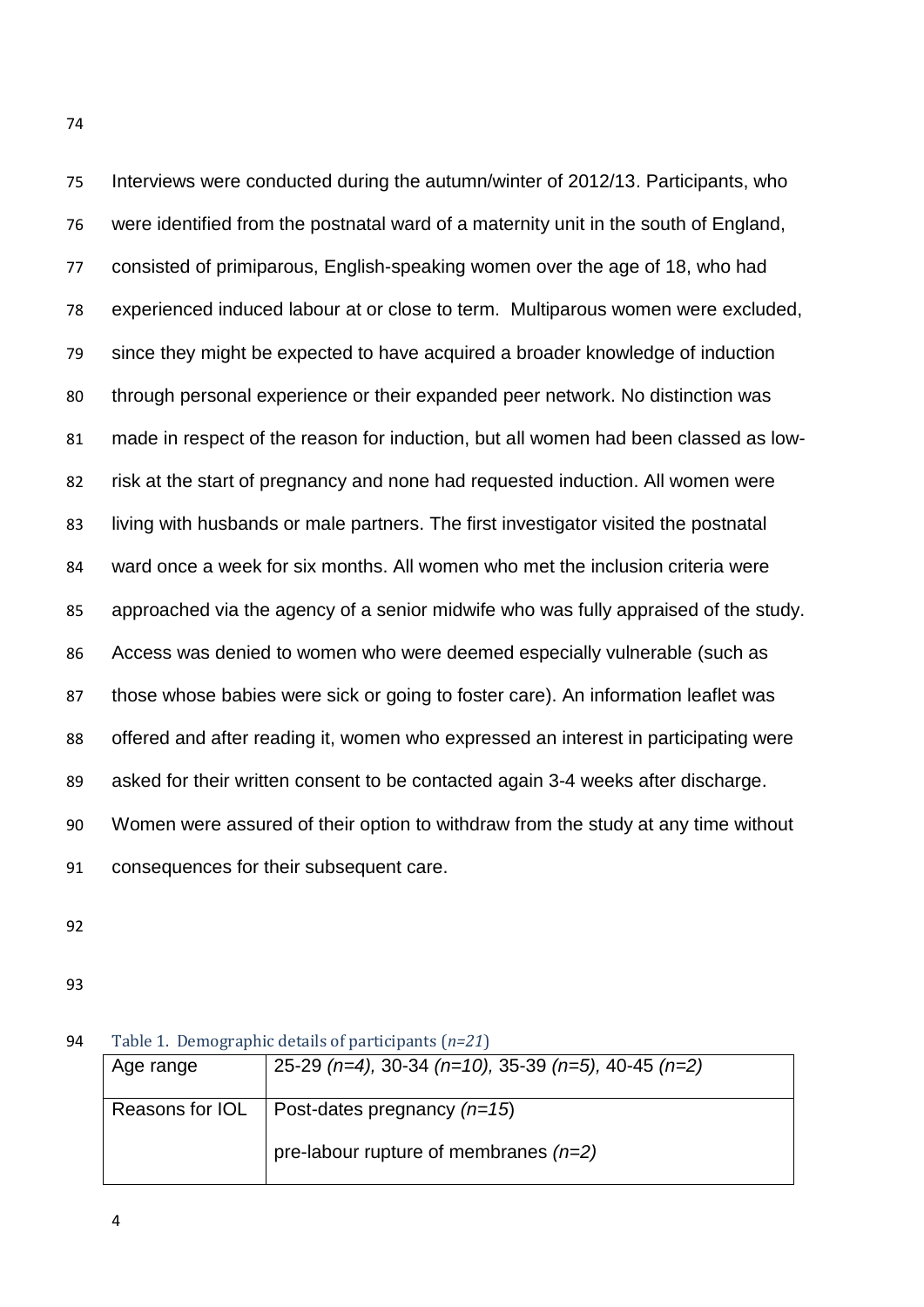|                  | pre-eclampsia $(n=1)$                     |
|------------------|-------------------------------------------|
|                  | reduced fetal movements $(n=1)$           |
|                  | gestational diabetes $(n=1,$              |
|                  | aged over 40 $(n=1)$                      |
| Self-declared    | White British $(n=16)$                    |
| ethnicity        | Asian British $(n=1)$                     |
|                  | White non-British $(n=4)$                 |
| Occupation       | Managerial/professional $(n=15)$          |
|                  | Clerical, retail or service $(N=5)$       |
|                  | Not in employment $(n=1)$                 |
| Highest level of | First degree or higher $(n=15)$           |
| education        | Other post-A' level qualification $(n=2)$ |
|                  | A' levels or equivalent $(n=2)$           |
|                  | GCSE or equivalent $(n=2)$                |

96

 A total of 33 women consented to be contacted, however twelve were lost to follow- up, as they either could not be reached or declined to participate. Except for one participant, who opted to be interviewed by telephone, all women were visited in their homes by the first investigator, where the purpose of the study was verbally reiterated, with reference to the participant information leaflet. Written consent was obtained prior to commencing interviews. Confidentiality and anonymity in all stored data and publications was assured. Interviews lasted 30-90 minutes and were audio-104 recorded.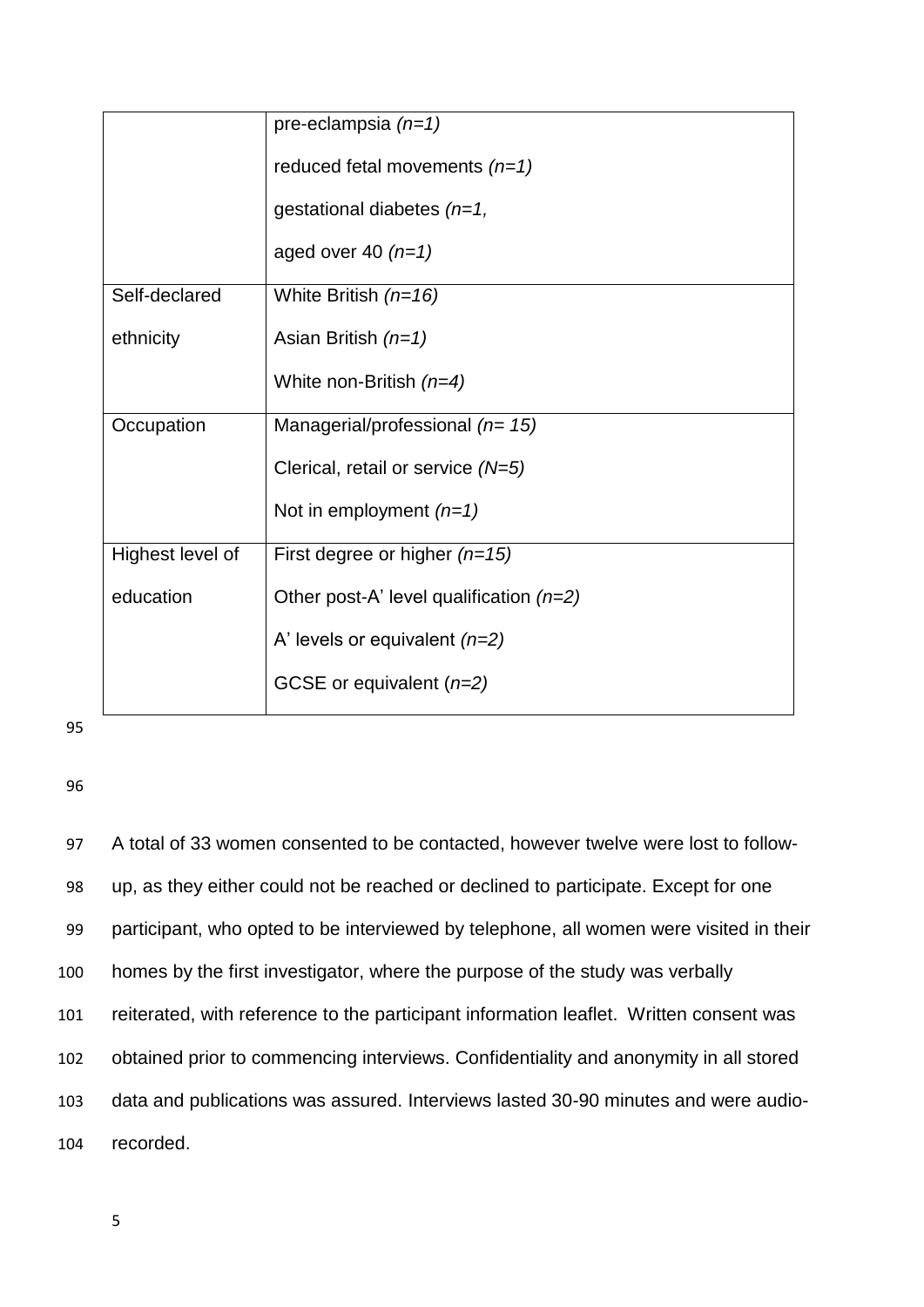A field diary was used to facilitate reflexivity, by recording impressions and feelings after each interview and reflecting on how the researcher's position as a midwife/teacher/mother might influence data interpretation. Transcripts of audio- recordings were re-read three times, whilst listening to the recordings, to check for accuracy of transcription. Data were initially organised using *a prior*i categories formulated from the interview questions, with new categories added as they emerged. The software package NVivo10© was used to create a hierarchical structure of categories and sub-categories, which were then re-grouped into themes, using an iterative process until all identifiable themes were exhausted (Barbour, 2008; Gibson & Brown, 2009). A form of framework analysis was also employed, in which numerical instances of particular aspects of data were counted, helping to identify the most frequently reported events, feelings or perceptions. All data were anonymised, in accordance with the Data Protection Act (1998). In this paper all quotations are suffixed by pseudonyms and the reason for induction.

## **Findings**

 Key themes emerging from the findings of this study relate to the acquisition of information about labour induction, how women perceived choice and how they made the decision to accept induction

### **Sources of information on induction**

 Family and friends were the most common sources of information, cited by two thirds of participants. Impressions of induction were varied and sometimes contradictory. Increased pain in labour was most frequently mentioned, but there was little consensus on other aspects; for example, four women had heard that the onset of labour would be quicker than natural labour, whilst five believed it would take longer.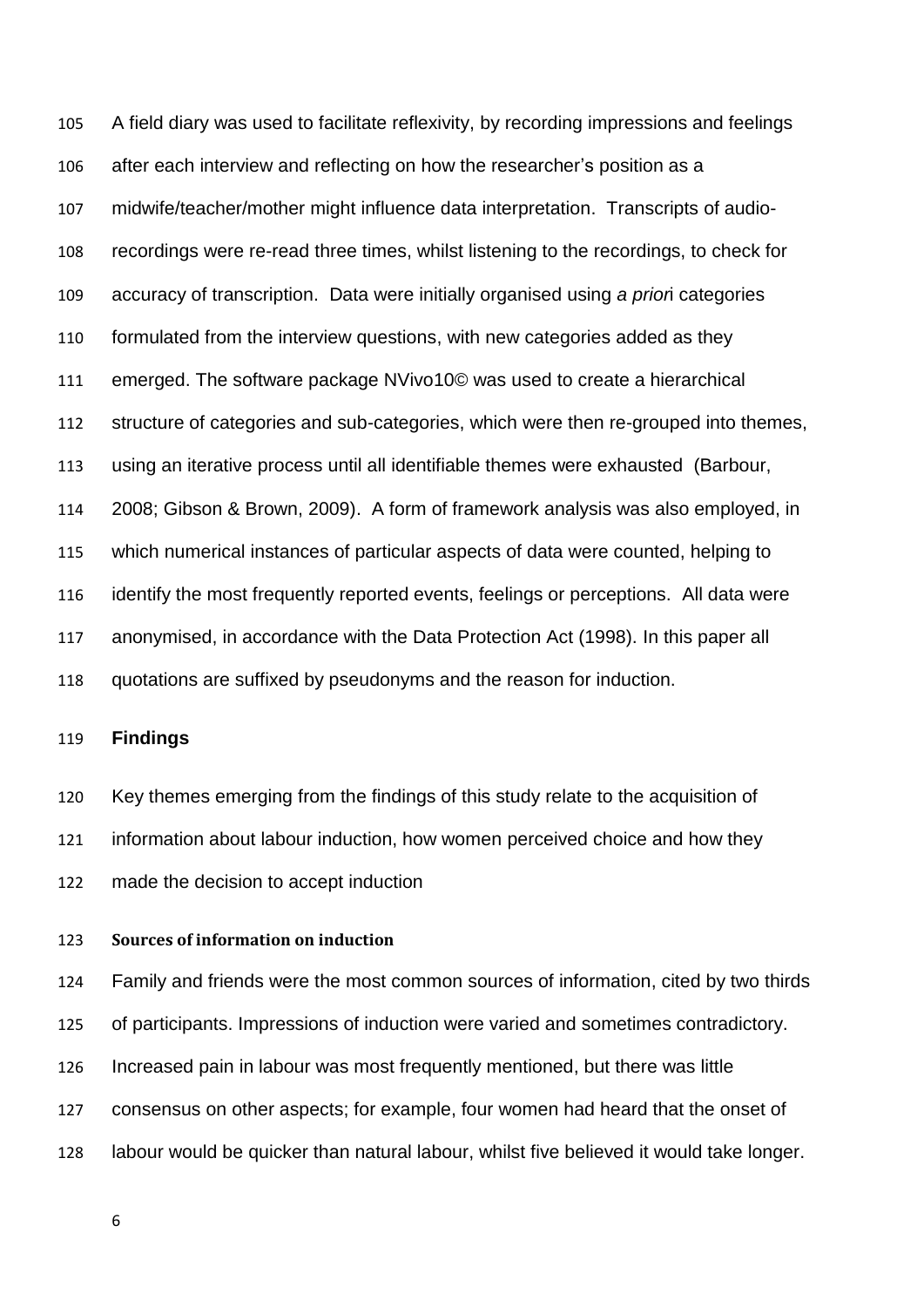| 130 | I just knew [] from having spoken to other Mums and Dads that it would             |
|-----|------------------------------------------------------------------------------------|
| 131 | artificially bring on the contractionsthe one thing I did know was that it would   |
| 132 | all mean it would happen a lot quicker  and therefore it might be a good deal      |
| 133 | more painful (Clare: maternal age)                                                 |
| 134 | My mother had been induced I didn't really know what it was other than it          |
| 135 | was meant to be more painful than a natural birth and that they gave you           |
| 136 | something to make the baby come (Megan: pre-labour rupture of membranes)           |
| 137 |                                                                                    |
| 138 | Fourteen participants had attended free antenatal classes led by midwives from the |

 local hospital, whilst seven had attended fee-paying classes, chiefly those organised by the National Childbirth Trust (NCT) (n=21), a national parent's charity. Some women had attended more than one type of class, but it was unlikely that any two women had attended the same class simultaneously. Several women were not sure whether their classes had covered induction and those who recalled information described it as not very memorable.

- *I don't remember a lot of detail though...nothing that really sticks in my mind… (Donna: midwife-led classes. Post-dates pregnancy)*
- *I don't think they did [mention induction] and if they did, I don't remember it*
- *…it wasn't memorable. (Rose: midwife-led classes. Post-dates pregnancy)*
- There was no suggestion that information had not been comprehensible to any participant, however, some women reported that they had paid little attention, as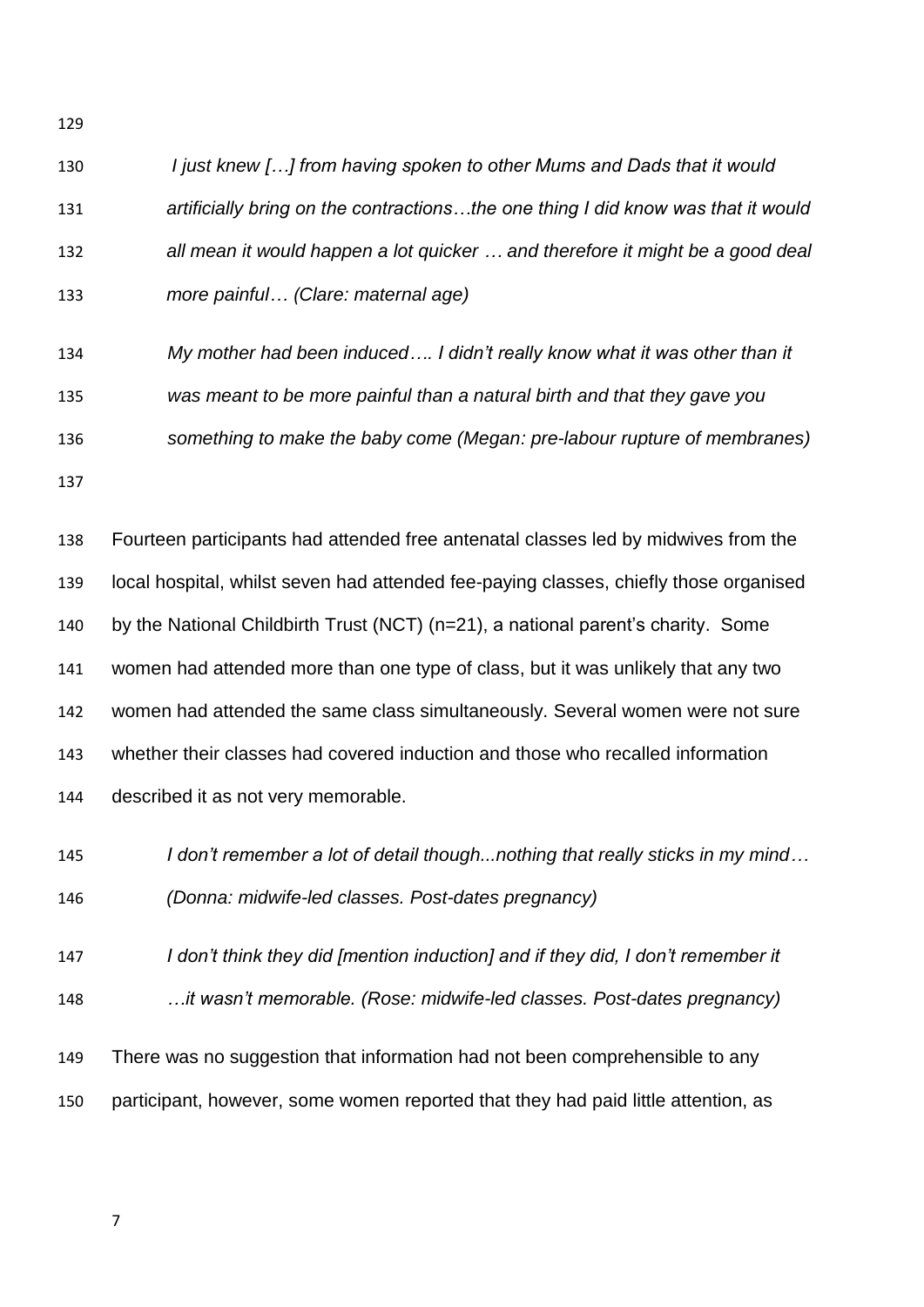they could not foresee induction happening to them. Midwife-led classes attracted less criticism than those run by the NCT:



*(Olivia: post-dates pregnancy)*

 Electronic media were mentioned by just seven women. Two women found helpful 'Apps', whereas those who searched the Internet often had trouble finding credible websites and relating the information to their own situation:

 *…...and then, obviously, you look on the Internet and there's so many... lots of horror stories ...and other people were saying how it wasn't that bad…but it*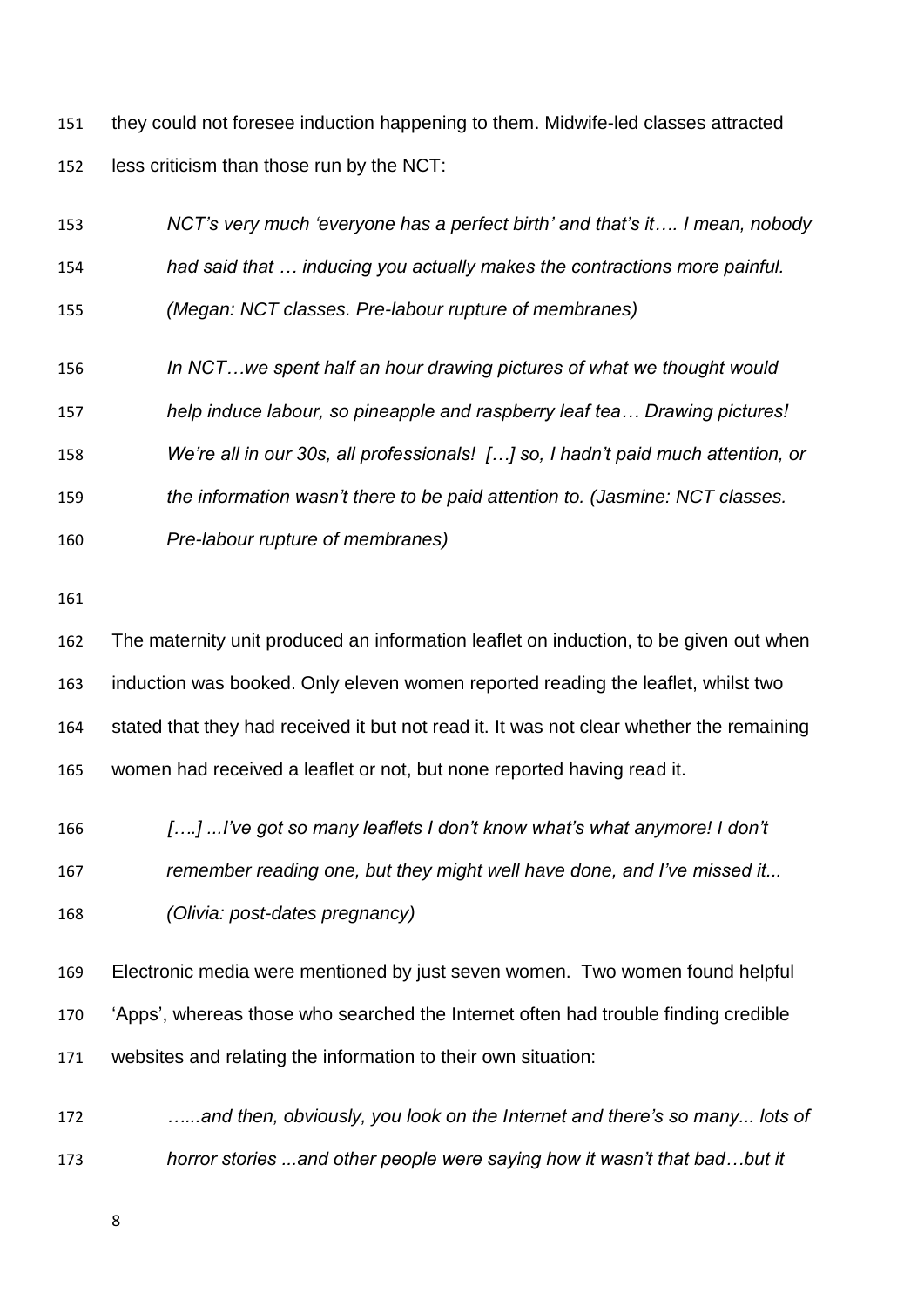*didn't really help me, because it was going to be my experience anyway! (Donna: gestational diabetes)*

Several women gleaned information from various sources:

*…a little bit from Google, a little bit from my sister […] because my midwife* 

 *didn't explain a lot to me, […] Yeah… from like friends and family. (Tanya: post-dates pregnancy)*

 As in Tanya's case, information from midwives in the antenatal clinic was often perfunctory or limited to a leaflet, as midwives gave the appearance of being too

busy to offer much explanation:

 *To be honest...I think she was quite busy, she always…just seemed a bit rushed, so we didn't really get to talk a lot but...yeah, I didn't really know anything! (Olivia: post-dates pregnancy)*

*I think she assumed that I knew about it and I sort of didn't really get asked if I* 

*knew about it but I… it was all quite a quick appointment, I think they had* 

*others waiting. (Sarah: post-dates pregnancy)*

 Few women sought further information from midwives, as they perceived no need for this at the time induction was first offered**.** With hindsight, however, many stated that they would have preferred to have known more, particularly in relation to the possible duration and procedures.

## **Involvement in decision-making**

Half of the women stated that they had been involved in the decision to induce

labour, however, this tended to be framed as little more than agreeing to a

predetermined plan: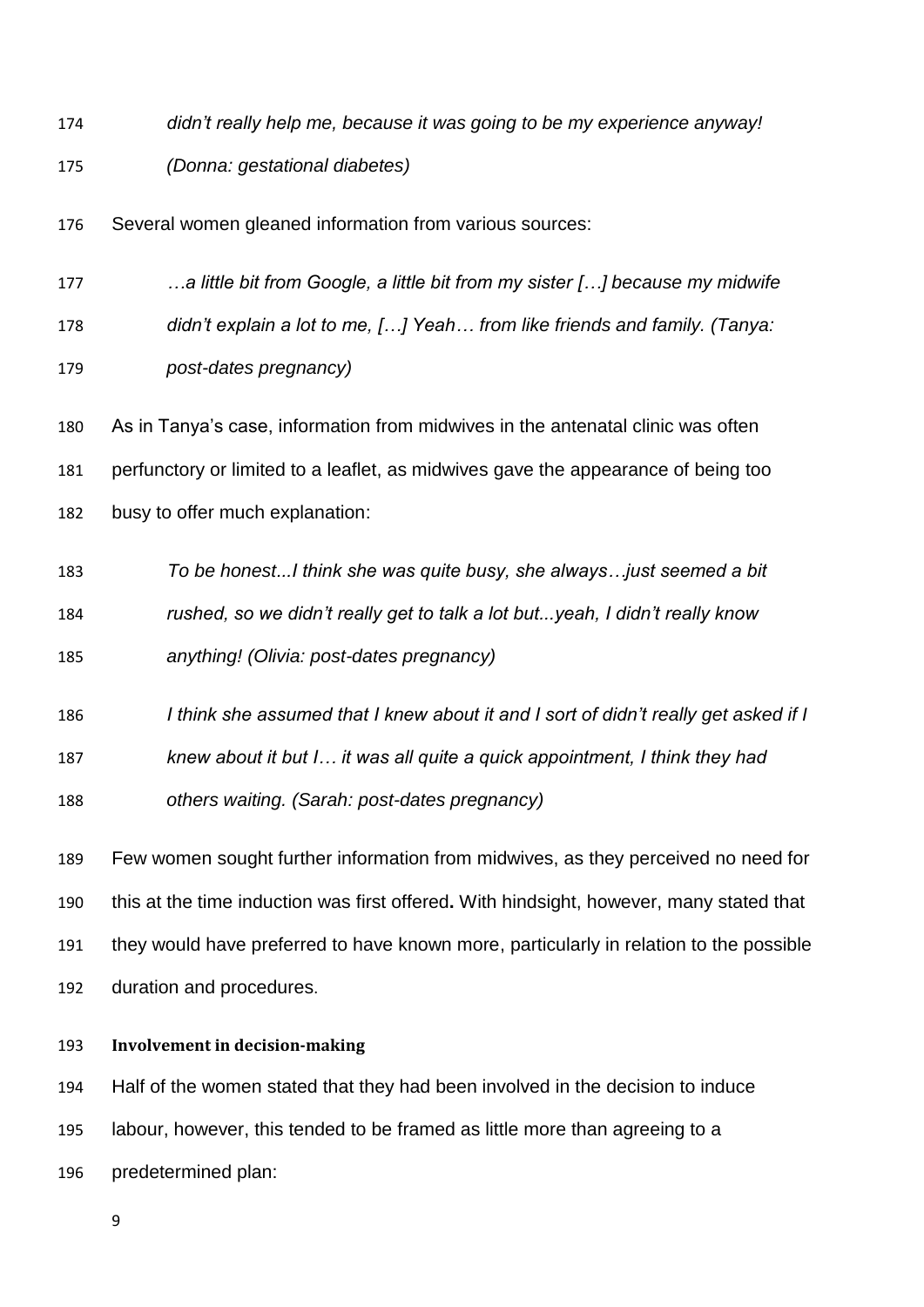*I was kind of part of the decision, I was there when she made the phone call to the hospital but it, other than that it was 'oh, if you haven't gone into labour by this date then this is what's gonna happen' and that was, I was like 'oh, OK. (Gemma: post-dates pregnancy) […] he [the doctor] told me to go to see the midwife at the desk who then gave me a leaflet to read while she went and booked it [the induction]. (Donna: gestational diabetes)* Where induction was presented as an option, there appeared to be a bias towards compliance: *...it was presented as a choice, but they were definitely encouraging me to strongly consider it rather than waiting. (Clare: maternal age)* Nina, who had been planning a home birth, was highly resistant to the offer of induction for post-dates pregnancy and opted to defer the procedure, but found the stress of daily fetal monitoring overwhelming and eventually capitulated: *[…] they did say I could push my induction date back, but because I kept going in every day and all the stress […] when it came to it I was like "do you know what? Let's just do it, I can't deal with this stress any more" […] (Nina: post-dates pregnancy).*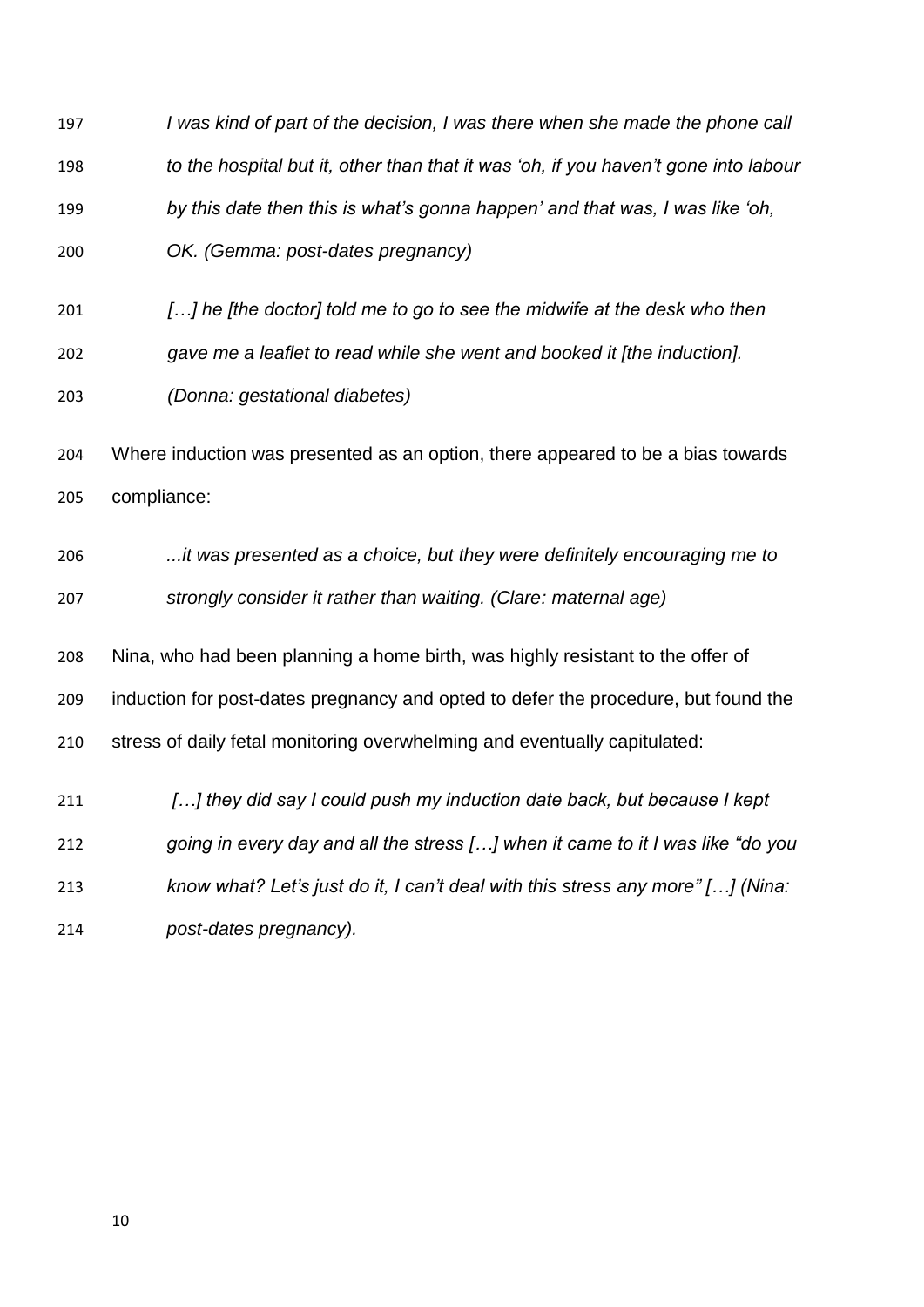The impression from most women was that regardless of reason, induction was often presented as routine, with little or no opportunity for discussion and with compliance assumed.

#### **Risk awareness**

 Many women alluded to the powerful influence that any mention of risk had on their decision to accept induction. Where medical conditions existed, women were generally clear about the reason for induction; conversely, in cases of post-dates pregnancy, perception of risk was often non-specific:

 *Um...no, basically it was...being induced really, because obviously I was that far overdue...they needed to get (baby) out I think (Isobel: post-dates pregnancy)*

*… and it (the App) just says also about some of the risks if you are overdue* 

*like past 42 weeks about the baby's health and I think that's when I just* 

*thought, right, it needs to be now and that was my paramount focus was* 

*(baby) being okay. (Sarah: post-dates pregnancy)*

 Trust in professional opinion appeared very strong and risk was generally seen only in terms of dangers to the fetus of prolonged pregnancy, rather than risks to both the woman and fetus/neonate from medical interventions.

 *[…] I don't know anything about medicine; they're saying it's for my benefit and the baby's benefit, so I'll just go with whatever the medical people say.* 

*(Rose: post-dates pregnancy)*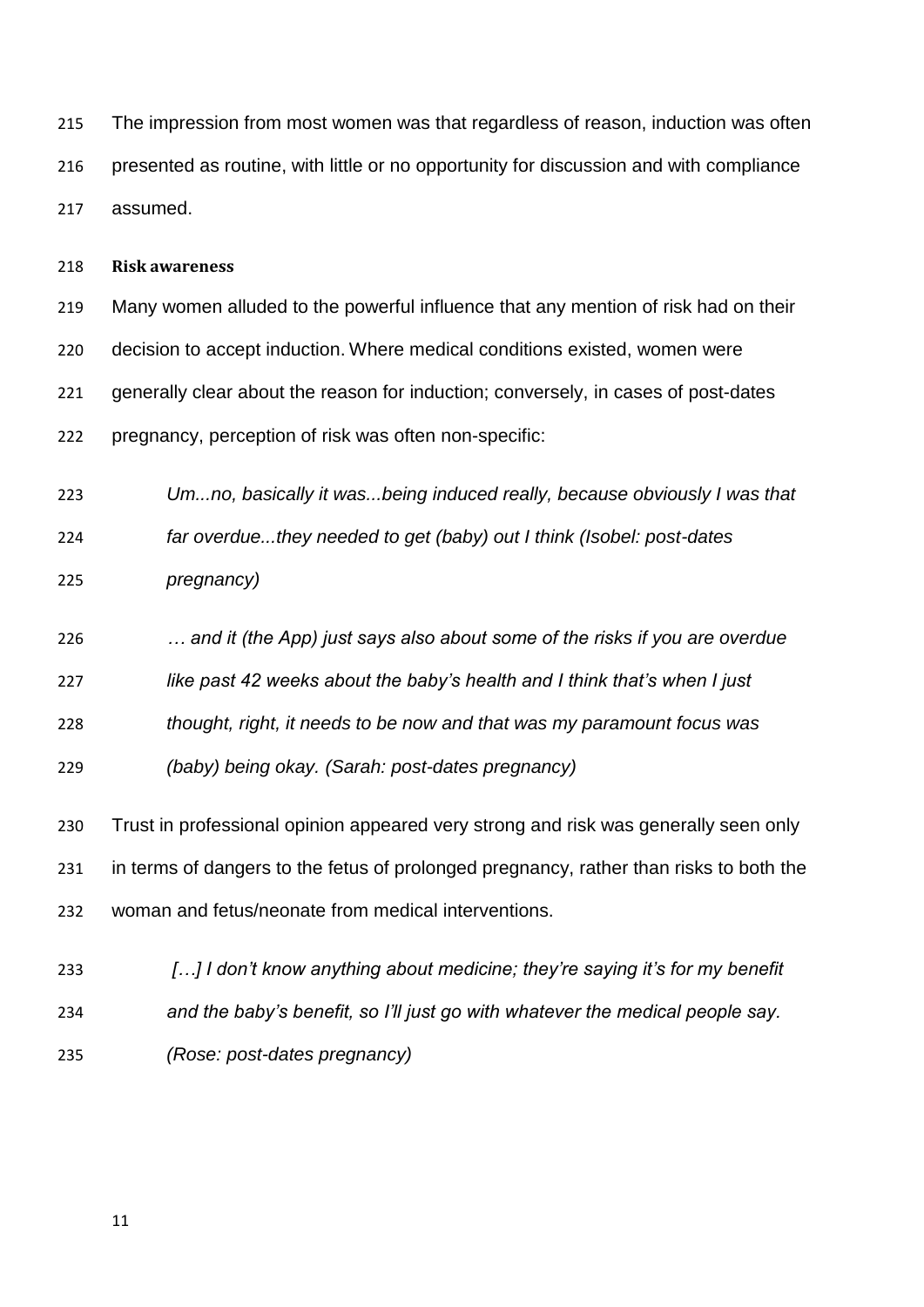- *well, you know, if medical professionals advise you that that's the best thing and the least risky thing, then you know you'd be very brave to do something different really?(Emily: post-dates pregnancy)*
- In all cases, concern for the unborn baby overrode women's prior aspirations for a
- natural birth experience, a phenomenon noted in earlier studies (Heimstad et al.,
- 2007; Moore et al., 2014; Murtagh & Folan, 2014; Roberts & Young, 1991).
- However, there was no apparent awareness of the statistical probability of harm.

### **Influence of partners**

 Partners were a significant influence on some women's decision to accept induction. Some reportedly viewed induction simply as a logical choice for the sake of safety and expediency, whilst others were impatient.

- *…and when I spoke to [partner], he was the one to sort of realise I needed a*
- *bit of a prod and, you know […] they're saying to you baby is ready…so we*

*need to do it […] (Jasmine: pre-labour rupture of membranes)*

- *...I think my partner was more interested in it than me! I think he thought ...*
- *can we just like book it now? … (Beth: post-dates pregnancy)*
- The role of partners in the decision to accept induction has not been previously explored and is worthy of further study.

## **Discussion**

- The NICE guideline and quality standards emphasize the need for a thorough
- explanation of the reasons for induction, the process, the relative risks and
- alternative options (National Institute for Health and Care Excellence, 2014; National
- Institute for Health and Clinical Excellence, 2008). Evidence from this study indicates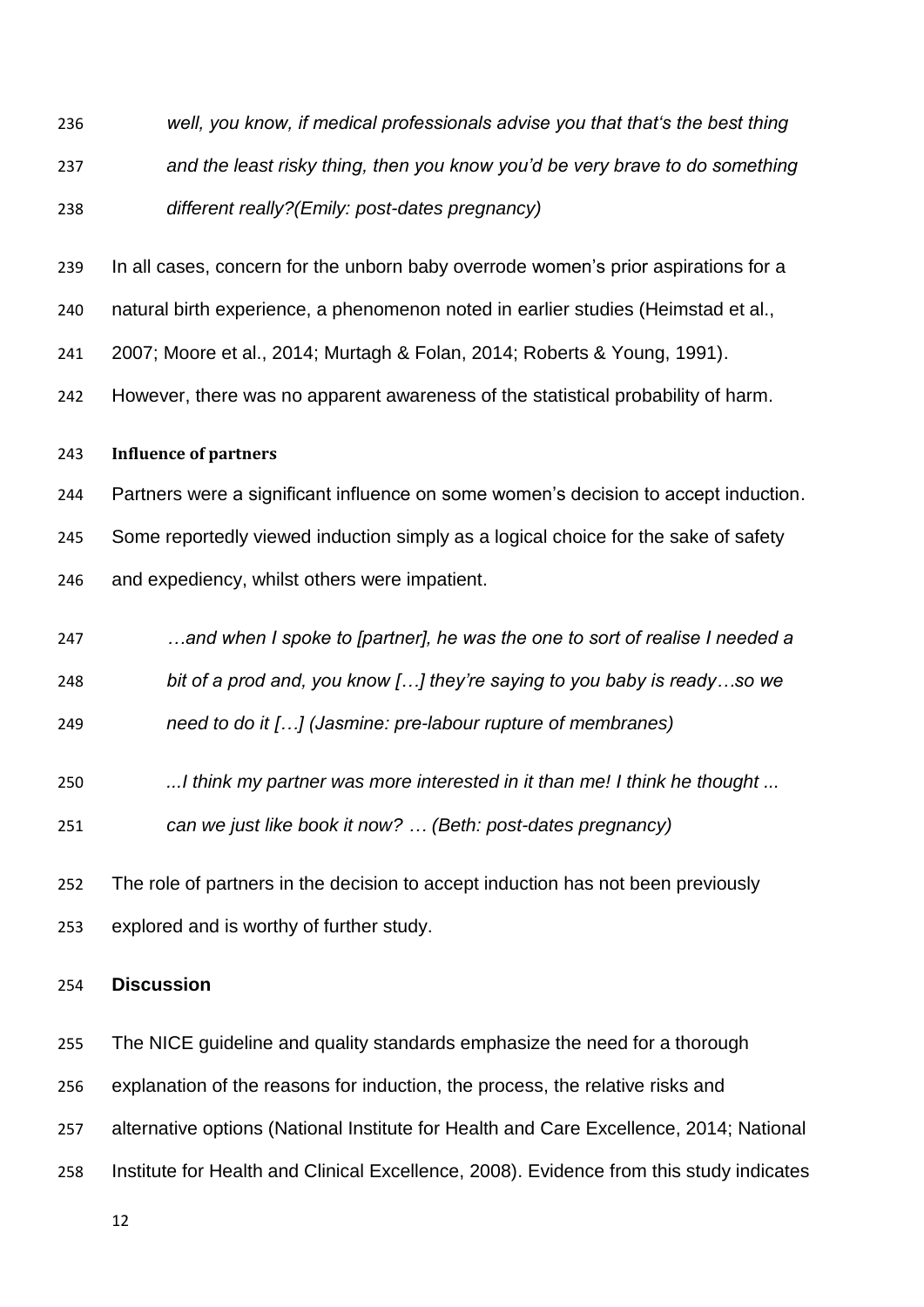that women received very limited information during pregnancy and around the time that induction was booked, indeed many could recall little or nothing that was meaningful to them beyond anecdotes from friends and family. This contrasts with 262 other UK studies which cite clinicians as the main information providers (Gammie & Key, 2014; Shetty et al., 2005).

 Only half of participants had reportedly read the Trust's information leaflet on induction. This lack of engagement may reflect information overload, which may also explain the apparent reluctance to seek information via the internet. However, it is possible that having accepted induction as inevitable, women felt no need to enquire further for fear of fuelling anxiety, a phenomenon noted in earlier studies (Hallgren, Kihlgren, Norberg, & Forslin, 1995; Levy, 1999). Moreover, it has been demonstrated that the high level of trust afforded to clinicians leads many women to assume that whatever is offered must be in their best interests (Edwards, 2008; Jomeen, 2007; M. Kirkham, 2004a; Sakala, 2006). This may go some way towards explaining the apparent lack of enquiry.

 The connection between knowledge and power is widely documented and health professionals have power to control the release of information (Bradbury-Jones, Sambrook, & Irvine, 2008; Fahy, 2002; Johanson, Burr, & Leighton, 2000). It has been argued that women without previous childbirth experience, are unlikely to enquire about options which are not brought to their attention by clinical staff and are thus especially vulnerable to coercion (DeVries, Salvesen, Wiegers, & Williams, 2001; Jomeen, 2007; Kirkham & Stapleton, 2004; Newburn, 2003). Withholding information that may create dilemmas for women may be done for benevolent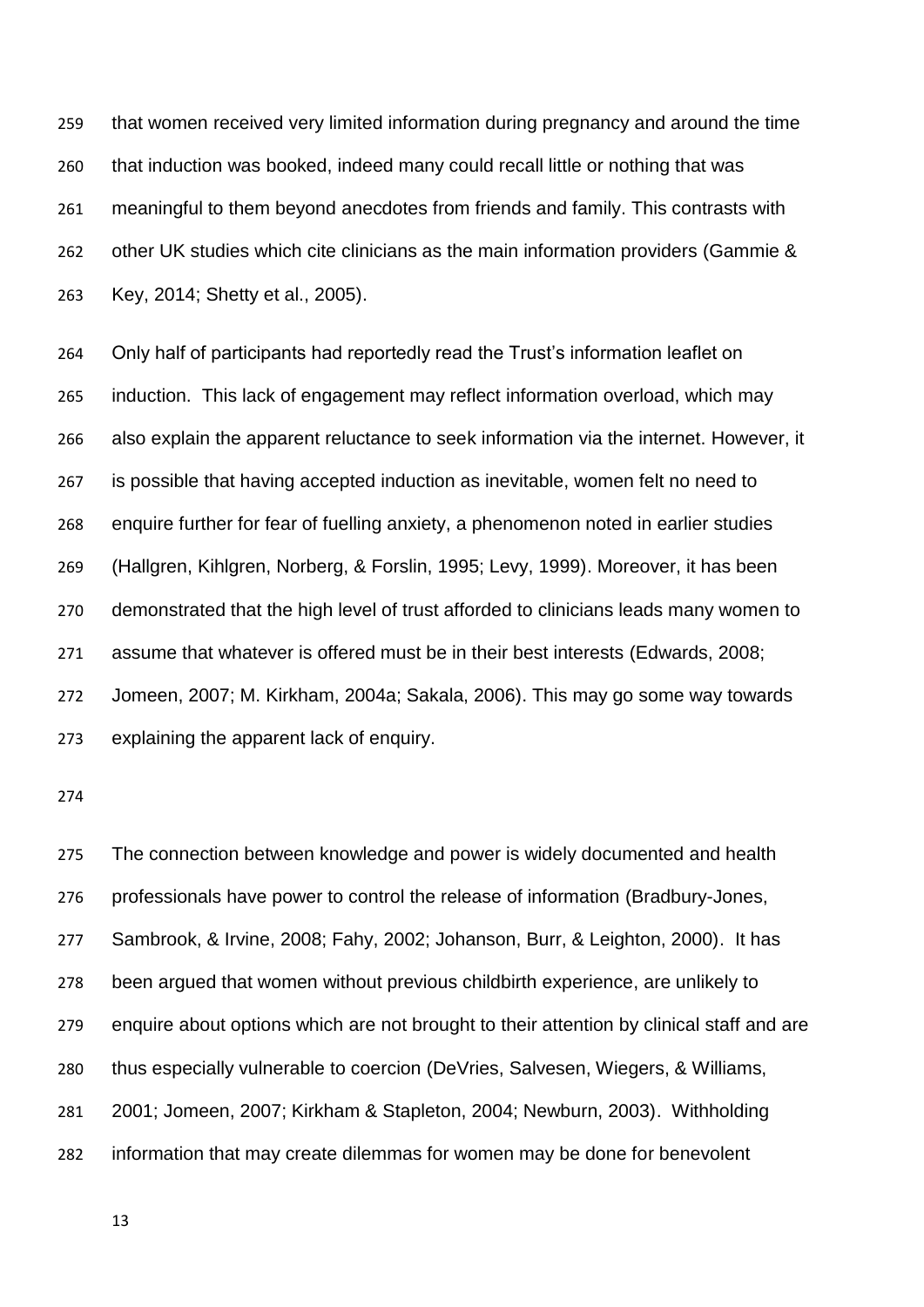reasons, such as to avoid creating anxiety (Levy, 2004). In this study, however, by failing to share knowledge about other options or to discuss the finer details of induction, it appears that midwives were steering women towards induction and effectively suppressing autonomous choice.

 It has been argued that too much information and responsibility for decision-making can have effects similar to those of insufficient choice, leading to a sense of anxiety and loss of control (Green, Coupland, & Kitzinger, 1998; Weaver, 1998). There were instances in this study of women choosing not to seek information or opting to delegate decision-making to clinicians (e.g. Rose). This raises questions about the value that individual women place on information and decision-making and whether they would have welcomed more information had it been offered.

 Studies into the provision of childbirth information have highlighted the importance of appropriate timing of information-giving (Cooper & Warland, 2011; Maher, 2008; Stapleton, Kirkham, Curtis, & Thomas, 2002a). Women's recall of detail about induction from antenatal classes suggests that they were unable to retain or assimilate that which did not seem relevant to them. In some cases, this may have been attributable to the presentation style of the class leader, however, by necessity, information given in antenatal classes is generalised and there may not be scope to address individual needs. Moreover, women typically attend classes early in the third trimester of pregnancy, well before the question of induction arises. This highlights a need for individualised and appropriately timed information in late pregnancy.

 Only four women questioned the need for induction, the majority agreed to the process without any discussion with health professionals, contrary to the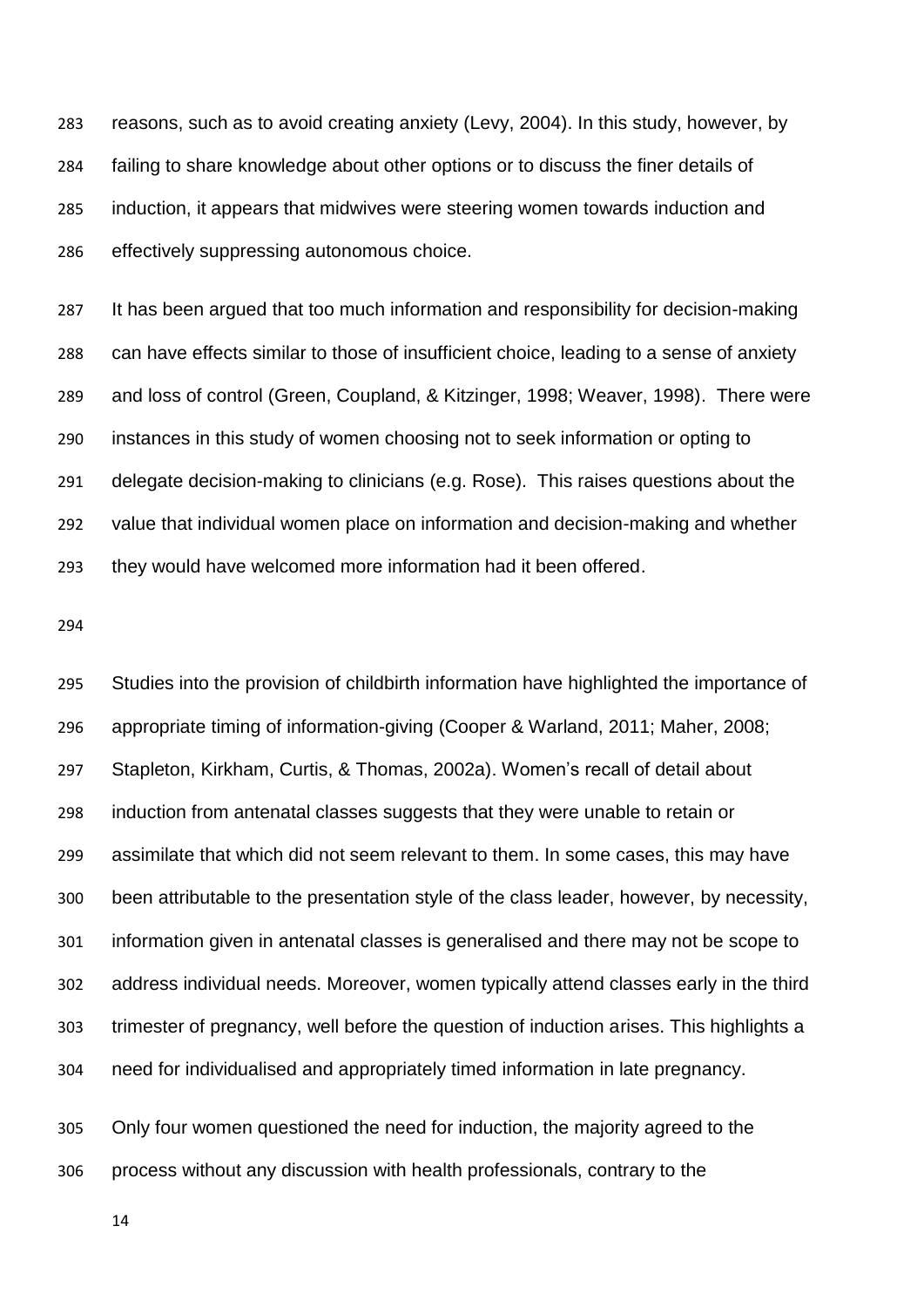recommendations of NICE (2008., 2014). Fear of harm to the fetus was cited as the chief influence. However, there was little evidence of risk evaluation having taken place, particularly where induction was offered for uncomplicated, post-dates pregnancy. Women need to be aware of the relatively low probability of mortality resulting from prolonged pregnancy compared to the much higher probability of lower levels of harm resulting from interventions following induction.

 Poor understanding of probability is thought to be common among health professionals (Cheyne et al., 2012; Furedi, 2006; Gigerenzer & Muir-Gray, 2011). Midwives need a deeper understanding of risk and probability and the ability to meaningfully convey this to women (Cheyne et al., 2012; Skyrme, 2014). Unless both sides of a risk argument are presented, any decisions made cannot be said to have been truly informed. Furthermore, midwives need to feel empowered to offer a balanced discussion of risk, safe in the knowledge that they will not be penalised if women choose not to comply with the expected norm (Skyrme, 2014).

 It is easy to attribute the lack of information and discussion to shortcomings in midwifery practice. However, in common with many UK maternity units, the system of care was based around short, task-oriented appointments, which compels midwives to control the agenda and limit discussion time to ensure that appointments do not overrun. This leads to a reactive rather than proactive approach to discussion (Kirkham & Stapleton, 2004; Levy, 2004). It was noted that midwives often appeared busy and had others waiting, which may have inhibited women from asking questions.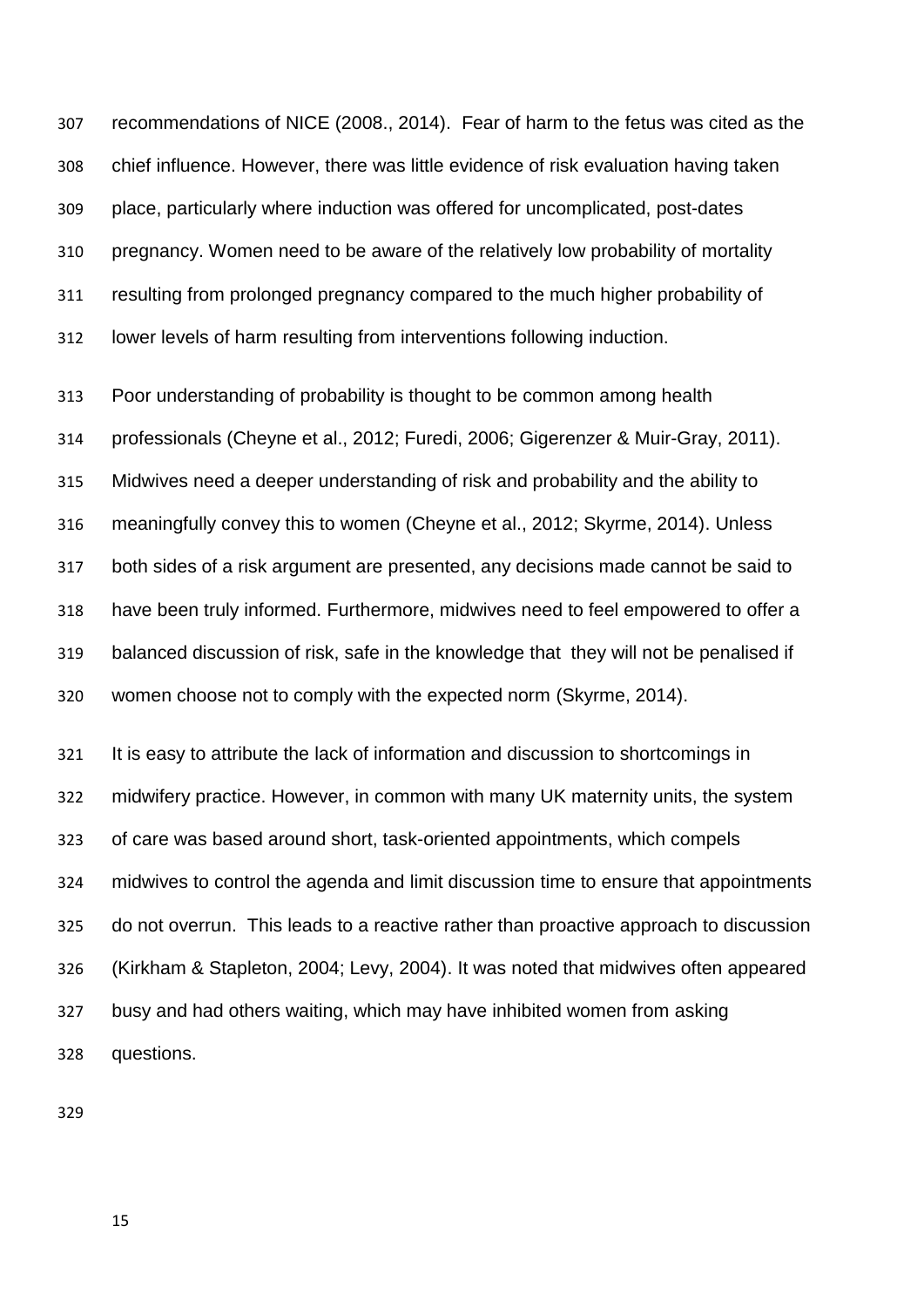### **Limitations**

 This study was conducted in a single NHS Trust. The sample was self-selecting and women from higher socio-economic groups were over-represented: a factor common to studies of this nature (Levine, 2008). For pragmatic and ethical reasons, women under eighteen, those not fluent in English and those deemed vulnerable were excluded from the sample. There is a need for further studies to address the experiences of such women.

## **Conclusion and implications for clinical practice**

 Midwives need to acknowledge that induction is often an unexpected disruption to women's expected trajectory of labour and birth. Providing information and preparation for what to expect during induction is of key importance in enabling women to make an informed choice about induction, particularly where the risks and benefits are not easily quantifiable. Findings of this study suggest that a new approach is needed to the management of uncomplicated, post-dates pregnancy. Rather than steering women towards routine acceptance of induction, women should be given individualised information, taking account not only of their clinical status, but also of their social and cultural background and their desire for choice and information. This implies that providers of maternity care will need to consider more flexible ways of working, allowing more contact time for women and midwives to discuss options in an unhurried and balanced manner. Additional measures could be considered, such as the use of decision aids, on-line resources or pre-induction classes. This may require the recruitment of more midwives or the adoption of alternative patterns of care provision, such as case-holding. Each will have budget implications for maternity units.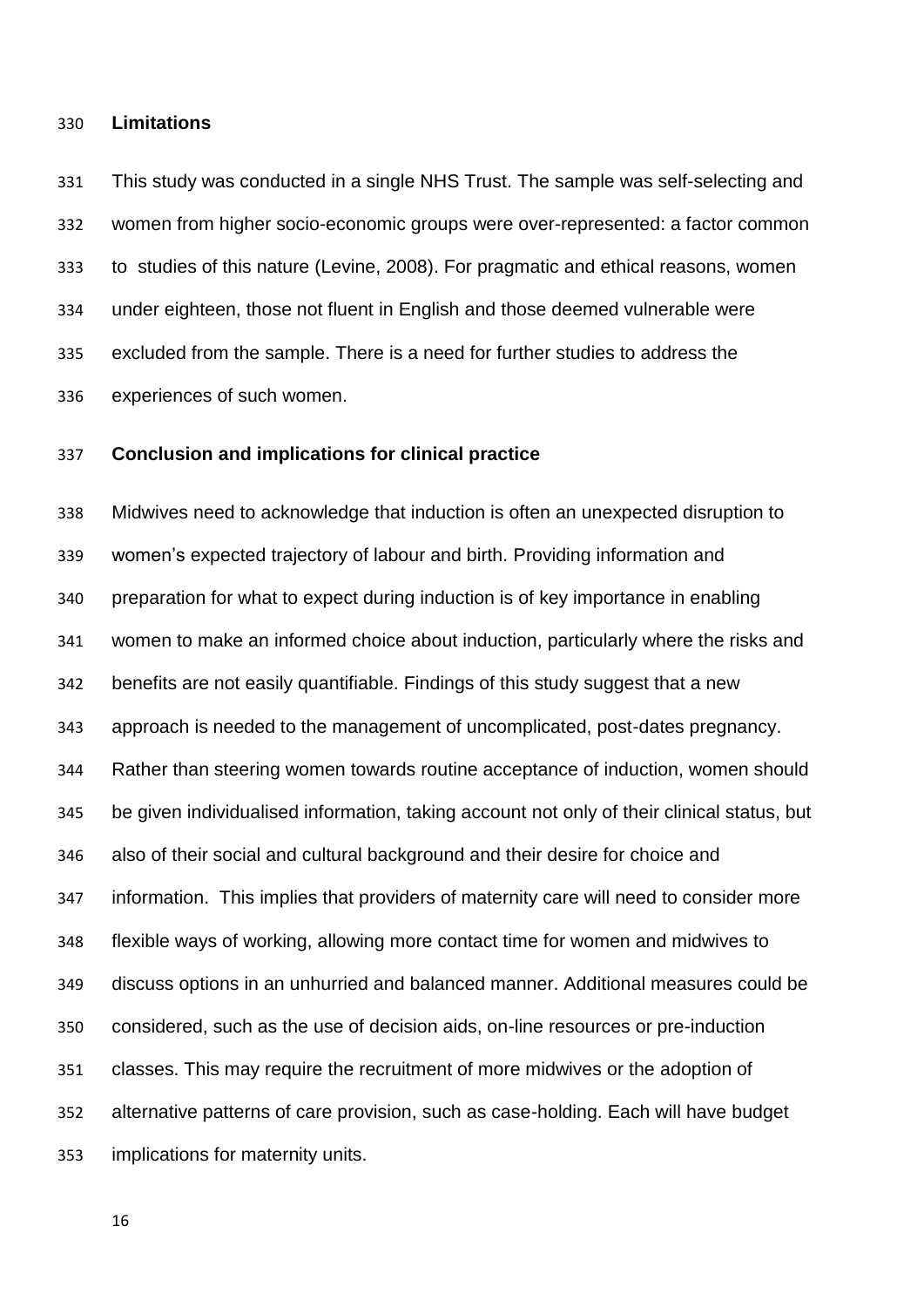- Midwives and doctors need to be able to engage with women in a balanced
- discussion of the relative risks of induction and expectant management. This implies
- a need for Higher Education Institutions to emphasise the understanding and
- communication of risk and probability as part of their undergraduate curricula.

- **Funding**: this work was undertaken as part of a doctoral programme and was
- supported by the School of Health and Social Work, University of Hertfordshire,
- 361 England and by the Iolanthe Trust [http://www.iolanthe.org/Iolanthe\\_Awards.cfm](http://www.iolanthe.org/Iolanthe_Awards.cfm)
- **Conflicts of interest**: There are no conflicts of interest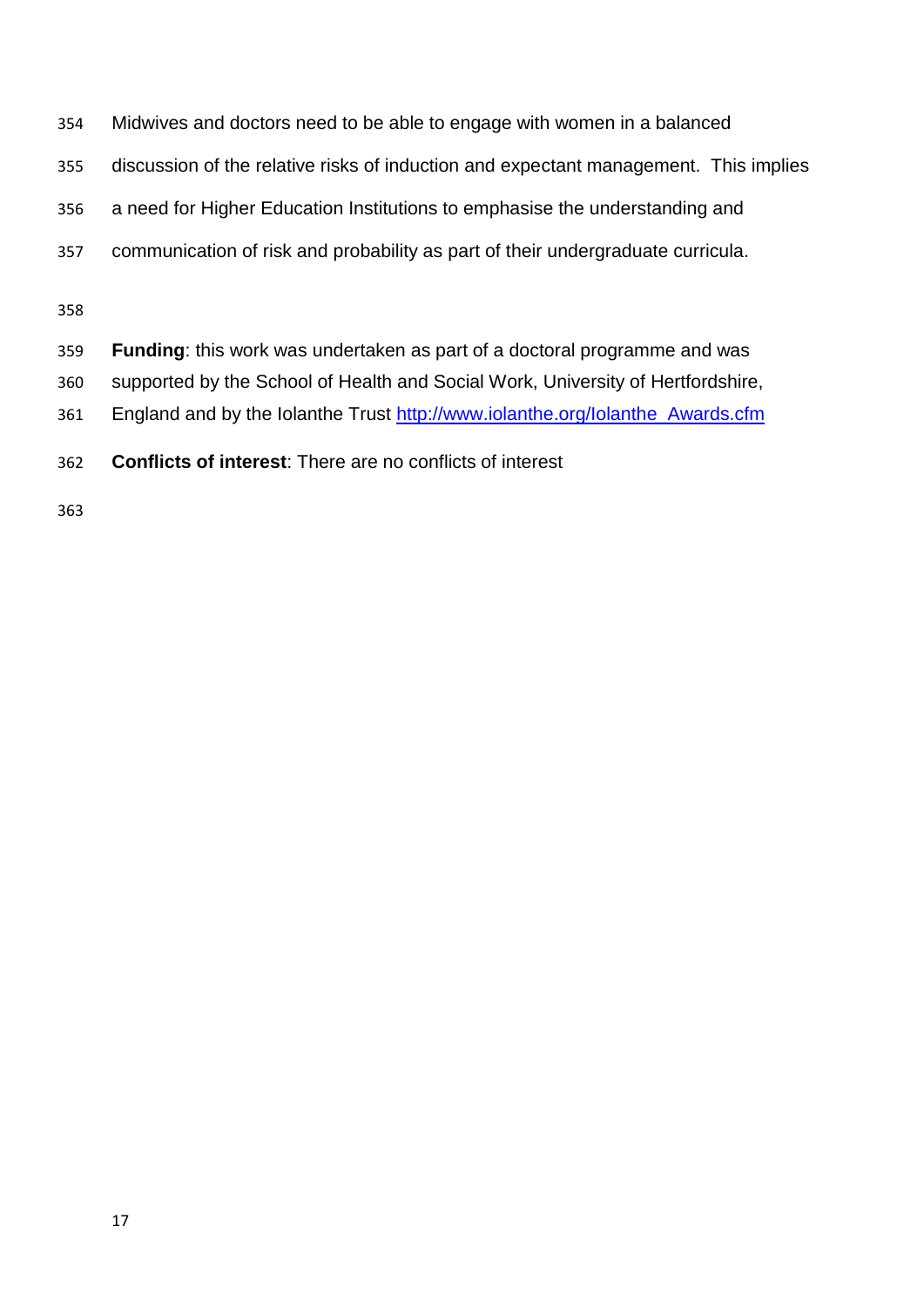#### **References**

- Authors. (2017). In labor or in limbo? the experiences of women undergoing induction of
- labour in hospital: findings of a qualitative study. *Birth, 2017(00)*, 1-7.
- doi:https://doi.org/10.1111/birt.12310
- Barbour, R. (2008). *Introducing qualitative research*. London: SAGE Publications Ltd.
- Bradbury-Jones, C., Sambrook, S., & Irvine, F. (2008). Power and empowerment in nursing: a
- fourth theoretical approach. *Journal of Advanced Nursing, 62*(2), 258-266. doi:
- 10.1111/j.1365-2648.2008.04598.x
- Cartwright, A. (1977). Mothers' experiences of induction. *British Medical Journal, 1977(2)*,
- 745-749.
- Cheyne, H., Abhyankar, P., & Williams, B. (2012). Elective induction of labour: the problem of interpretation and communication of risks. *Midwifery, 28*(4), 412-415.
- Cooper, M., & Warland, J. (2011). Improving women's knowledge of prostaglandin induction
- of labour through the use of information brochures: A quasi-experimental study.
- *Women and Birth, 24*, 156-164.
- Department of Health. (2007). *Maternity matters: choice, access and continuity of care in a safe service.* London: DH Publications.
- DeVries, R., Salvesen, H. B., Wiegers, T. A., & Williams, S. (2001). What (and why) do women
- want? In DeVries, Benoit, Van Teilingen & Wrede (Eds.), *Birth by design*. New York: Routledge.
- Edwards, N. (2008). Safety in birth: the contextual conundrums faced by women in a "risk society" driven by neoliberal policies. *MIDIRS, 18*(4), 463-470.
- Fahy, K. (2002). Reflecting on practise to theorise empowerment for women: using
- Foucault's concepts. *Australian Journal of Midwifery, 15*(1), 5-13.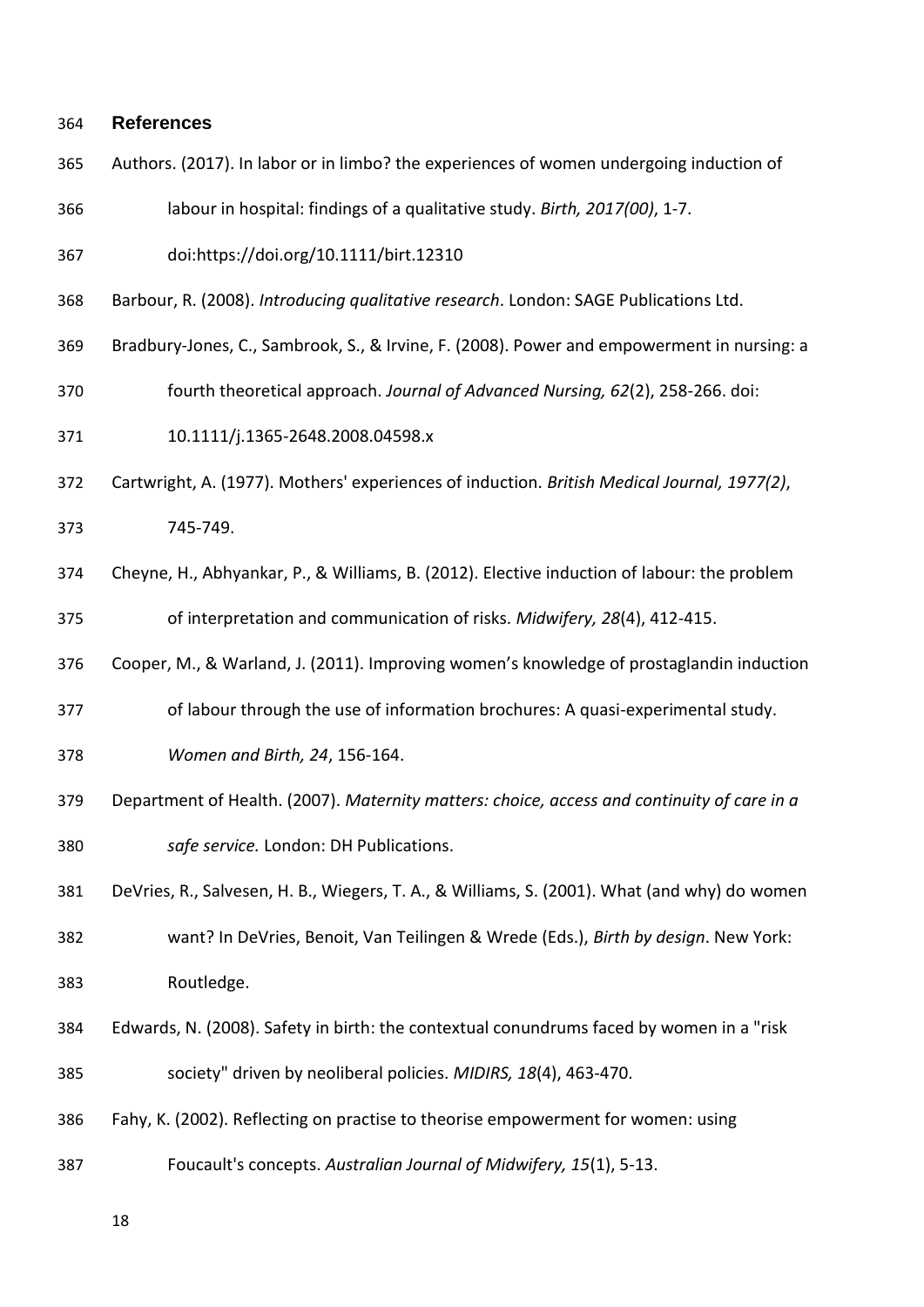- Furedi, F. (2006). *Culture of fear revisited* (4th Ed.). London: Continuum.
- Gammie, N., & Key, S. (2014). Time's up! women's experience of induction of labour. *The Practising Midwife, 17*(4), 15-18.
- Gatward, H., Simpson, M., Woodhart, L., & Stainton, M. (2007). Women's experiences of being induced for post-date pregnancy. *Women and Birth, 23*, 3-9.
- Gibson, W. J., & Brown, A. (2009). *Working with qualitative data*. Los Angeles & London: Sage.
- Gigerenzer, G., & Muir-Gray, J. (2011). *Better doctors, better patients, better decisions: envisioning health care 2020*. Cambridge, Massachusetts: The MIT Press.
- Green, J. M., Coupland, V. A., & Kitzinger, J. V. (1998). *Great expectations: a prospective*
- *study of women's expectations and experiences of childbirth*. Hale: Books for midwives press.
- Hallgren, A., Kihlgren, M., Norberg, A., & Forslin, L. (1995). Women's perceptions of
- childbirth and childbirth education before and after education and birth. *Midwifery,*
- *11*, 130-137.
- Heimstad, R., Romundstad, P. R., Hyett, J., Mattson, L.-A., & Salvesen, K. A. (2007). Women's experiences and attitudes towards expectant management and induction of labor for post-term pregnancy. *Acta obstetricia et gynecologica, 86*, 950-956.
- Henderson, J., & Redshaw, M. (2013). Women's experience of inducion of labor: a mixed
- methods study. *Acta Obstetrica et Gynecologica Scandnavica, 92* (10), 1159-1167.
- Johanson, R., Burr, R., & Leighton, N. (2000). Informed choice? evidence of the persuasive power of professionals. *Journal of public health medicine, 22*(3), 439-444-.
- Jomeen, J. (2007). Choice in Childbirth: a realistic expectation? *British Journal of Midwifery,*

*15*(8), 485-490.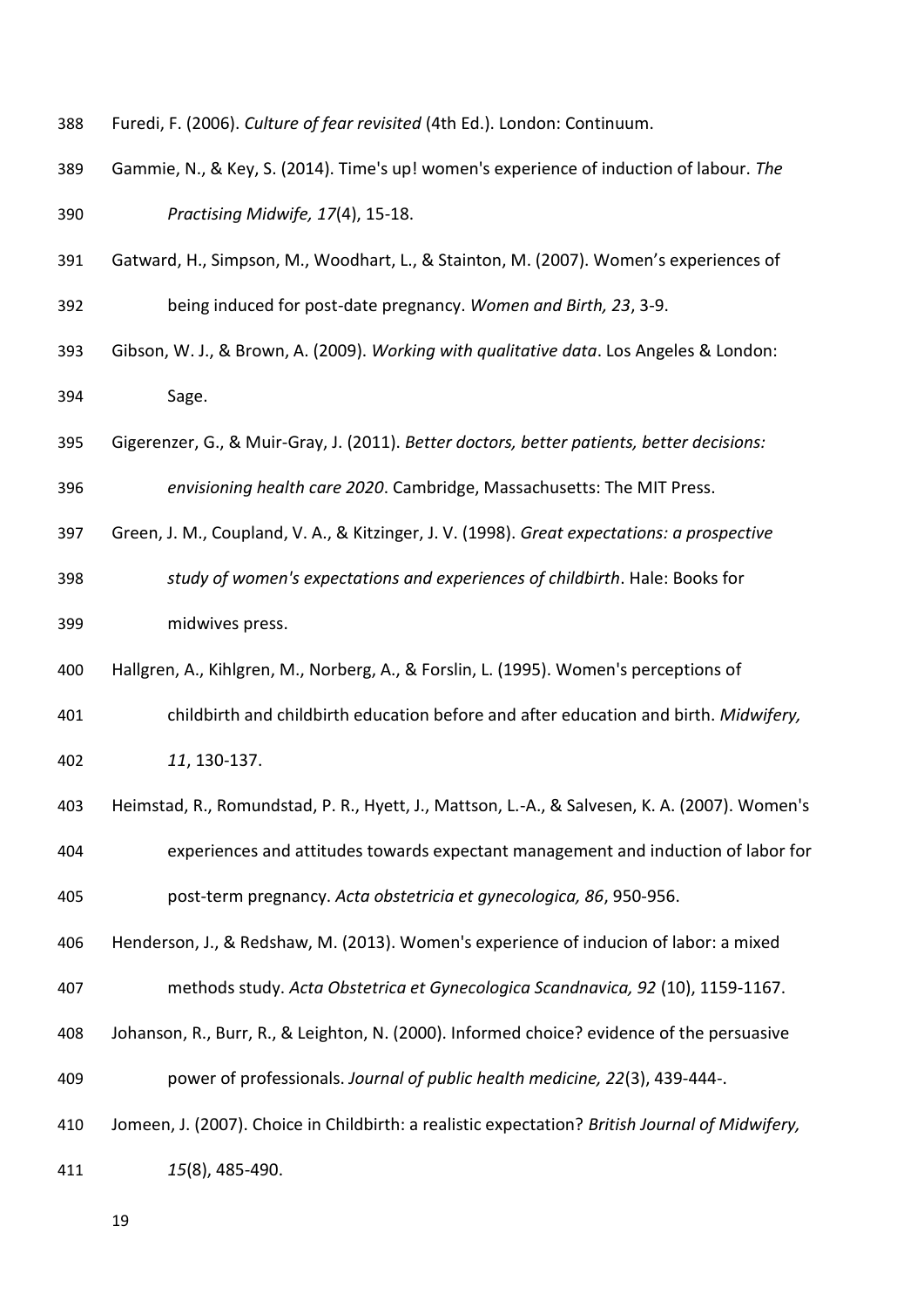| 412 | Kirkham, & Stapleton, H. (2004). The culture of maternity service as a barrier to informed    |
|-----|-----------------------------------------------------------------------------------------------|
| 413 | choice. In M. Kirkham (Ed.), Informed choice in maternity care. Hampshire and New             |
| 414 | York: Palgrave MacMillan.                                                                     |
| 415 | Kirkham, M. (2004a). Informed choice in maternity care. Hampshire and New York: Palgrave      |
| 416 | MacMillan.                                                                                    |
| 417 | Kitzinger, S. (1975). Some mothers' experiences of induced labour (report from the National   |
| 418 | Childbirth Trust). London: Department of Health and Social Security.                          |
| 419 | Levine, C. (2008). Research involving economically disadvantaged people. In E. J. Emanuel, C. |
| 420 | C. Grady, R. A. Crouch, R. K. Lie, F. G. Miller & D. Wendler (Eds.), The oxford textbook      |
| 421 | of clinical research ethics. Oxford and elsewhere: OUP.                                       |
| 422 | Levy, V. (1999). Maintaining equilibrium: a grounded theory study of processes involved       |
| 423 | when women make informed choices during pregnancy. Midwifery, 15(2), 109-119.                 |
| 424 | Levy, V. (2004). How midwives used protective steering to facilitate informed choice in       |
| 425 | pregnancy. In M. Kirkham (Ed.), Informed choice in maternity care. Hampshire and              |
| 426 | New York: Palgrave MacMillan.                                                                 |
| 427 | Lewis, B., Rana, S., & Crook, E. (1975). Patient response to induction of labour. Lancet, 24, |
| 428 | 1197.                                                                                         |
| 429 | Maher, J. (2008). Progressing through labour and delivery: Birth time and women's             |
| 430 | experiences. Women's Studies International Forum, 31`, 129-137.                               |
| 431 | Moore, J. E., Kane-Low, L., Titler, M. G., Dalton, V. K., & Sampselle, C. M. (2014). Moving   |
| 432 | Toward Patient-Centered Care: Women's Decisions, Perceptions, and Experiences of              |
| 433 | the Induction of Labor Process. BIRTH, 41(2), 138-146.                                        |
| 434 | Murtagh, M., & Folan, M. (2014). Women's experiences of induction of labour for post-date     |
| 435 | pregnancy. British Journal of Midwifery, 22(2), 105-110.                                      |
|     |                                                                                               |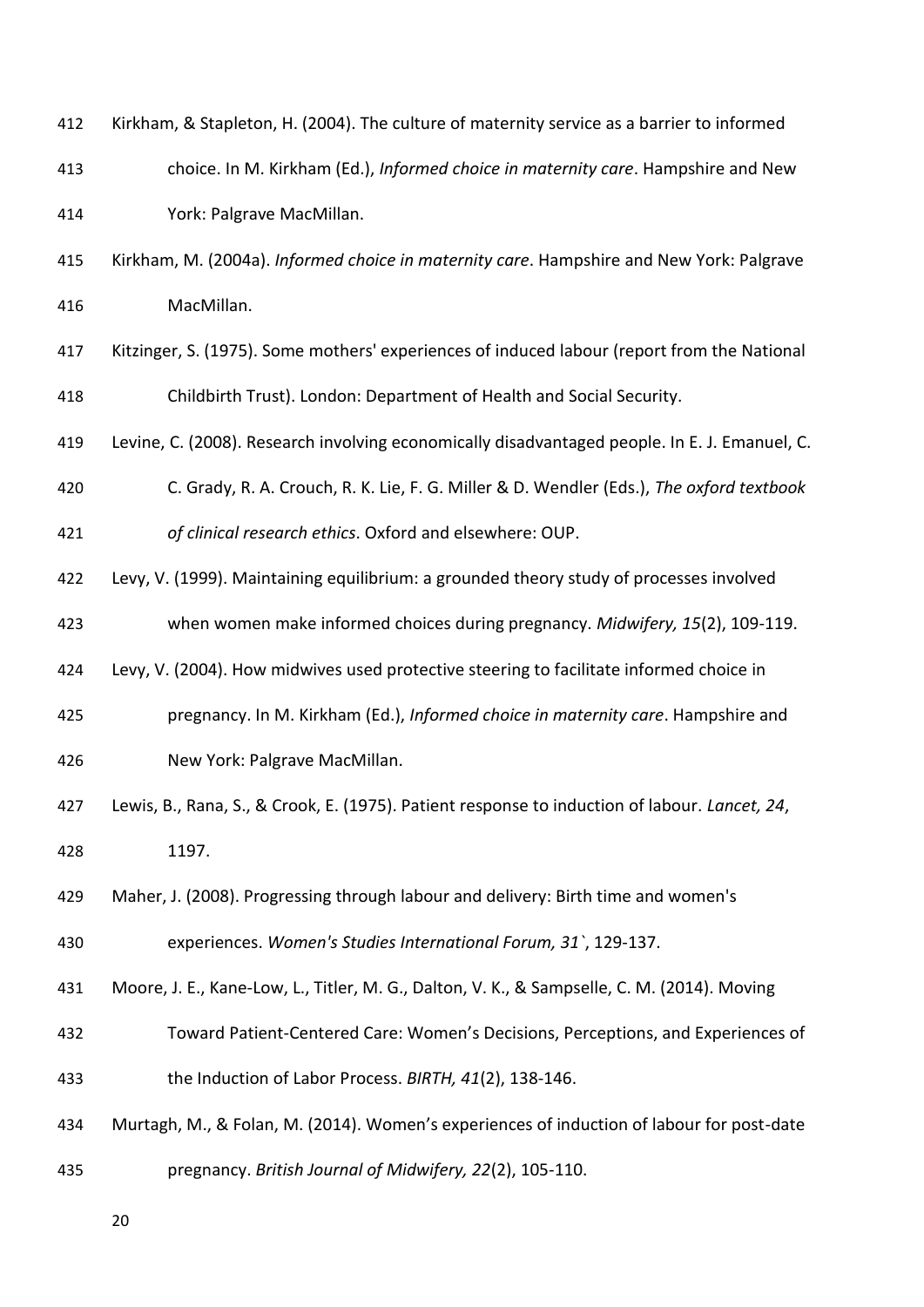- National Collaborating Centre for Women's and Children's Health. (2008). *Induction of*
- *labour*. London: RCOG Press.
- National Institute for Health and Care Excellence. (2014). *Induction of labour: NICE quality standard 60*. London: NICE.
- National Institute for Health and Clinical Excellence. (2008). *Induction of labour: NICE clinical*
- *guideline 70*. London: NICE.
- Newburn, M. (2003). Culture, control and the birth environment. *The Practising Midwife, 6*(8), 20-25.
- NHSDigital. (2017). Hospital Maternity Activity.
- <http://www.content.digital.nhs.uk/catalogue/PUB> 22384/hosp-epis-stat-mat-summ-
- repo-2015-16-rep.pdf
- Nuutila, M., Halmesmaki, E., Hiilesmaa, V., & Ylikorkala, O. (1999). Women's anticipations of
- and experiences with induction of labor. *Acta Obstetrica et Gynecologica*
- *Scandinavica, 78*(1999), 704-709.
- Rees, J. T. (2011). A consideration of ethical issues fundamental to researching sensitive
- topics: substance use during pregnancy. *Evidence Based Midwifery, 9*(1), 16-22.
- Roberts, L. J., & Young, K. (1991). The management of prolonged pregnancy an analysis of
- women's attitudes before and after term. *British Journal of Obstetrics and*
- *Gynaecology, 98*(November 1991), 1102-1106.
- Rogers, K. (2008). Ethics and qualitative research: Issues for midwifery researchers. *British Journal of Midwifery, 16*(3), 179-182.
- Sakala, C. (2006). ROUNDTABLE DISCUSSION: PART 2: Why Do Women Go Along with This
- Stuff? *BIRTH, 33*(3), 246-247.